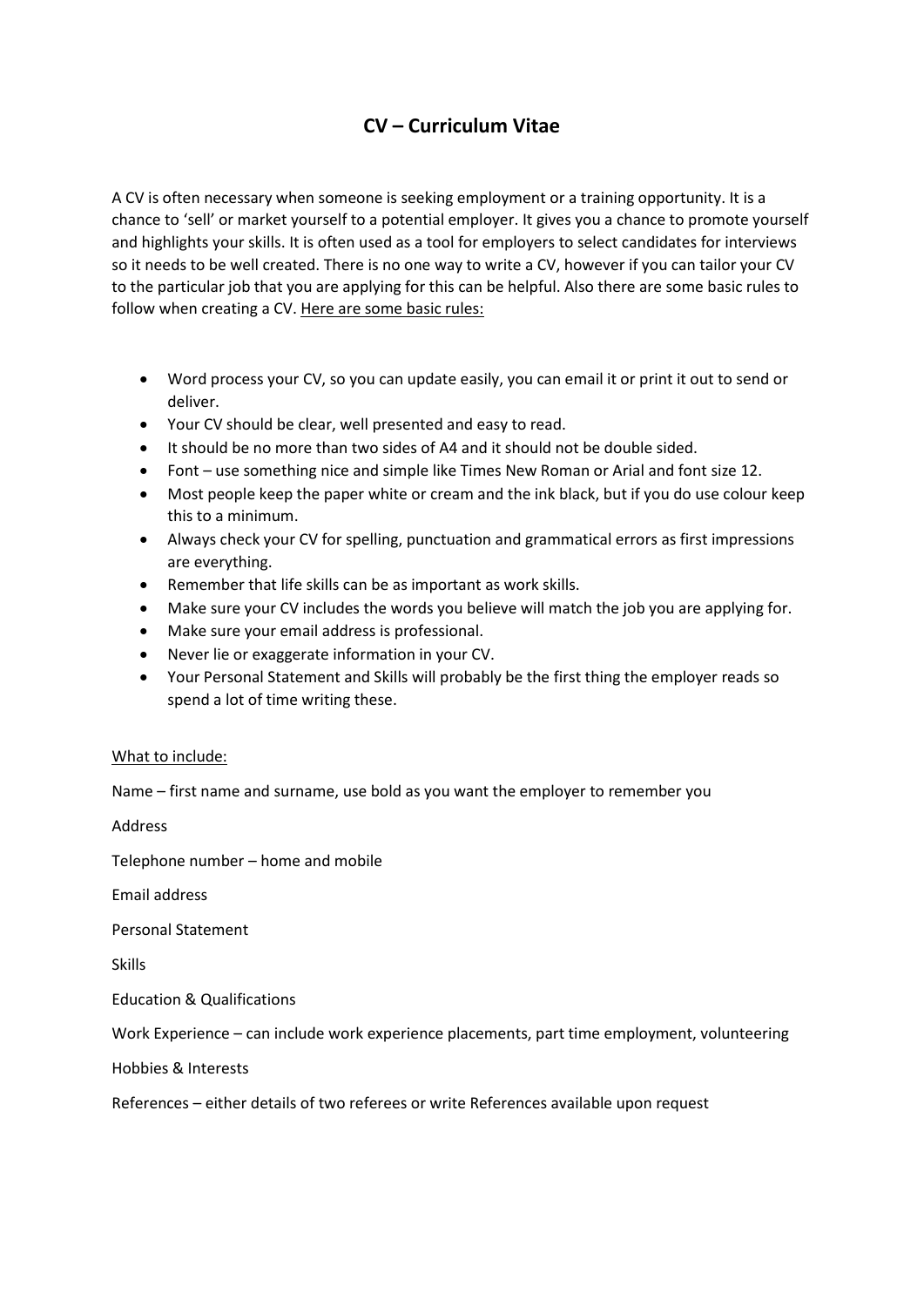### An example of a CV for a young person seeking a part time, temporary job:

#### **James Smith**

15 Woodlands Road, Abbeywood, SE2 9XY 19/11/2003 0208 352 9807 / 07387 264190 jtsmith@hotmail.com

## **Personal Statement**

I am a hardworking, responsible and reliable individual, with the ability to work in a team, to follow instructions and to use my own initiative. I have excellent interpersonal and communication skills, I also have the ability to lead when necessary. I have experience of working with children. I am currently seeking temporary, part time employment in a Holiday Club for Children whilst studying for my GCSEs.

**Skills**

| <b>Communication skills</b> | Enhanced when studying for my drama GCSE                                                                                                                           |                                                                      |
|-----------------------------|--------------------------------------------------------------------------------------------------------------------------------------------------------------------|----------------------------------------------------------------------|
| Teamwork skills             | Teamwork was essential when playing Rugby for the Abbeywood<br>Rangers Rugby Football Club and the School Rugby Team                                               |                                                                      |
| Leadership skills           | Team                                                                                                                                                               | Developed when Captain of the ARRFC & Hayland School Rugby           |
| Interpersonal skills        | Interpersonal skills were essential when working with a wide variety<br>of people when volunteering with the Cub Pack, e.g. other leaders,<br>parents and children |                                                                      |
| Organisational skills       | Village                                                                                                                                                            | Organising the annual Easter egg hunt for the children of Blackheath |
| <b>Education</b>            | Hayland School, Abbeywood, SE2 9EF<br>September 2015 - June 2020                                                                                                   |                                                                      |
|                             |                                                                                                                                                                    |                                                                      |
| <b>GCSE</b>                 | History                                                                                                                                                            | 8                                                                    |
| <b>GCSE</b>                 | Drama                                                                                                                                                              | 7                                                                    |
| <b>GCSE</b>                 | <b>RS</b>                                                                                                                                                          | 7                                                                    |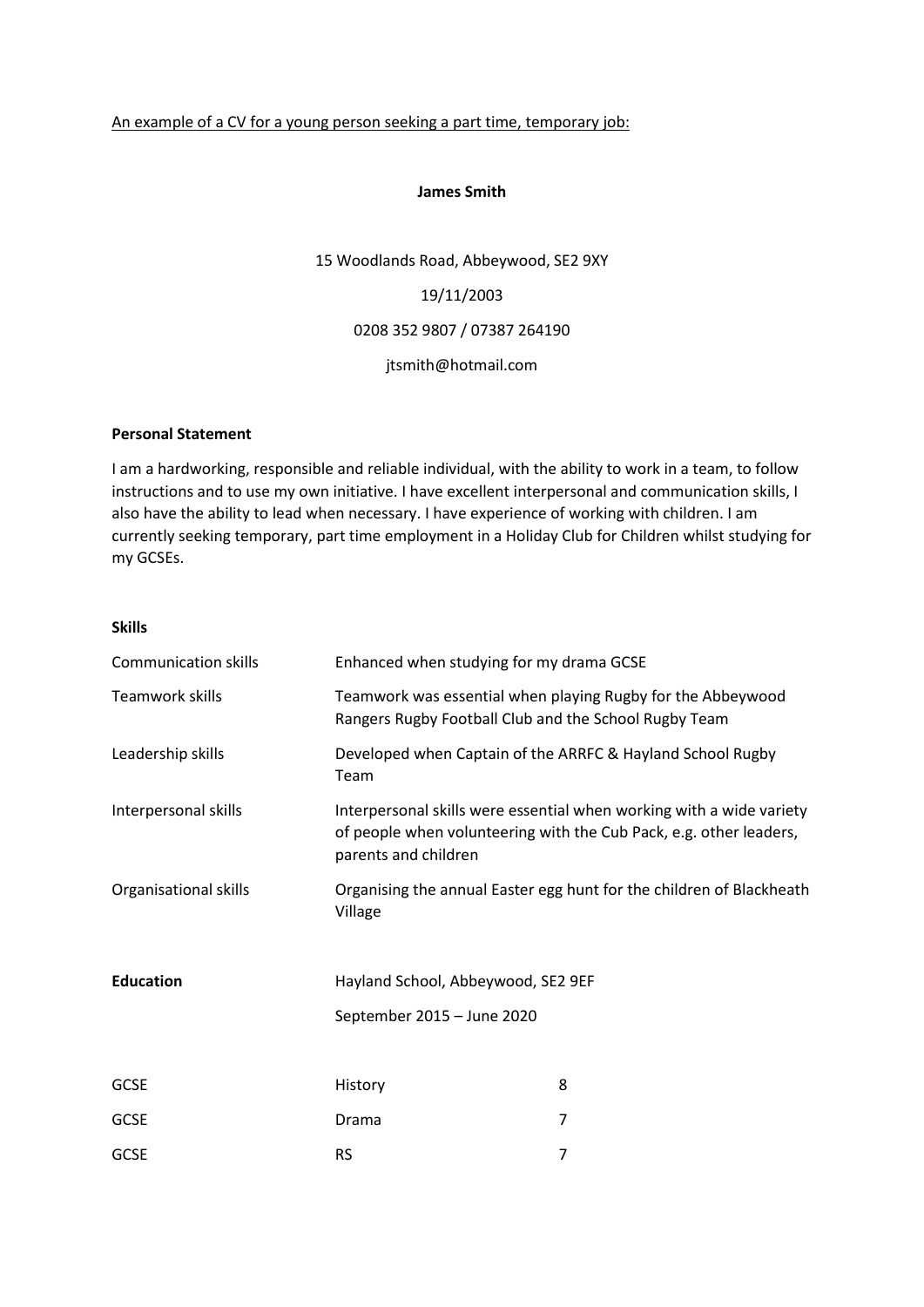| <b>GCSE</b> |  | English Language                                 | 6 |
|-------------|--|--------------------------------------------------|---|
| <b>GCSE</b> |  | Maths                                            | 6 |
| <b>GCSE</b> |  | <b>Biology</b>                                   | 6 |
| <b>GCSE</b> |  | Physics                                          | 5 |
| <b>GCSE</b> |  | English Literature                               | 5 |
| <b>GCSE</b> |  | <b>Business</b>                                  | 4 |
| <b>GCSE</b> |  | Chemistry                                        | 4 |
| <b>GCSE</b> |  | Spanish                                          | 3 |
|             |  | (Govt. grades $7 = A$ $6 = B$ $5 = low$ B/high C |   |

 $4 = C$ 

## **Work Experience/Volunteering**

| Maygrow Cub Pack | Maygrow Hill, Abbeywood, SE2 9TG |
|------------------|----------------------------------|
| Volunteer        | April 2019 – July 2019           |

Assisted and led various activities with 8-12 year olds as part of a team. This enhanced my leadership and organisational skills. This role helped me to develop further my ability to work with children and a wide variety of people including parents and Cub Pack Assistants and Leaders. My excellent communication skills and my natural ability to get on with people helped me greatly in this role.

#### **Achievements & Interests**

Duke of Edinburgh Bronze Award Gym Member, helps keep me Fit & Healthy Rugby, Captain of Club and School Team Boxing Club Member, helps with Strength, Discipline & Agility

# **Referees**

| Ms A Corporal                       | Mr M Cousins                          |
|-------------------------------------|---------------------------------------|
| Head of Year 11                     | Head Coach                            |
| Hayland School                      | Abbeywood Rangers Rugby Football Club |
| acorporal@ hayland.greenwich.sch.uk | matthewcousins@icloud.com             |
| 0208 675 3452                       | 0208 908 2586                         |